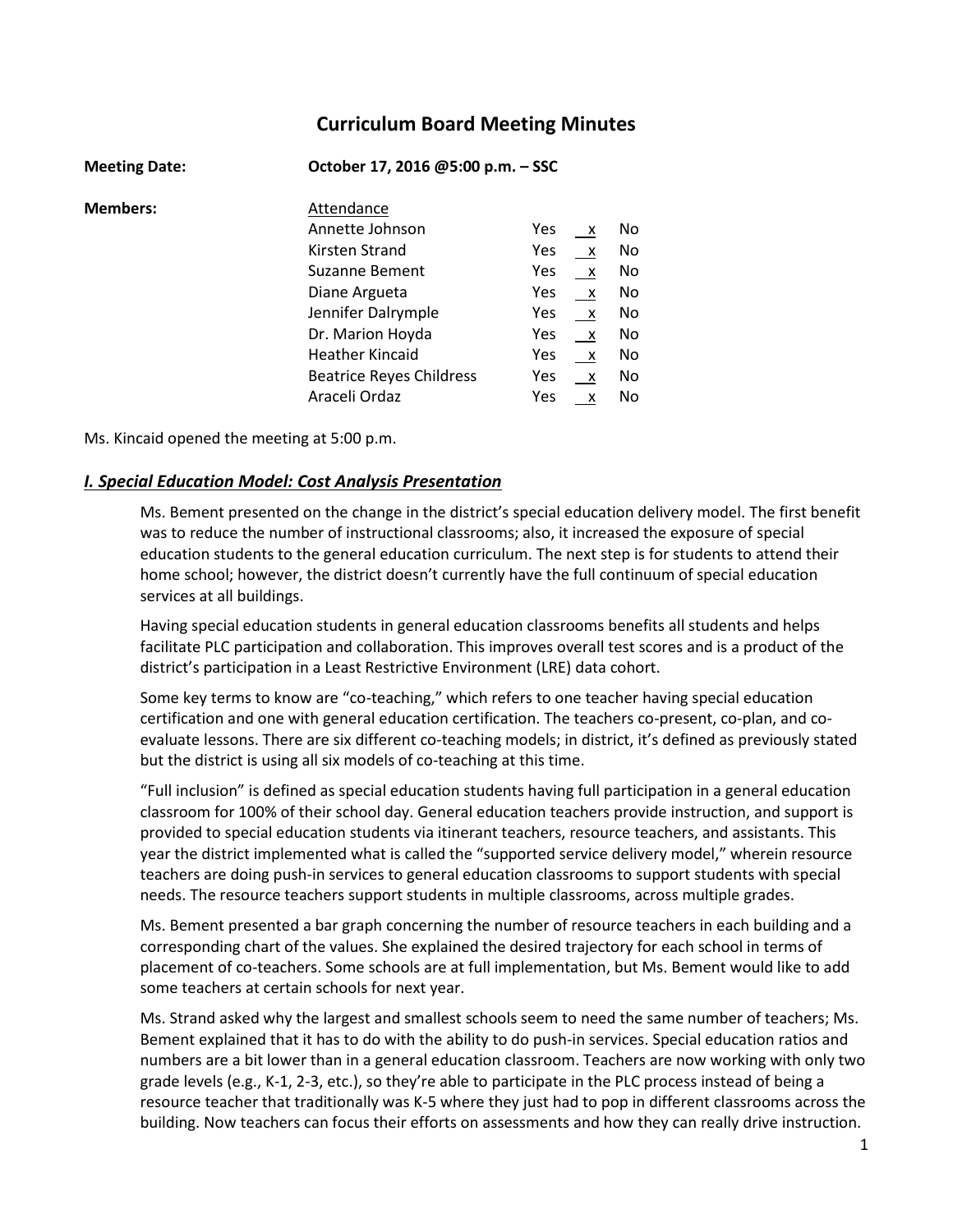An added bonus is the ability to support kids in the problem-solving process and the interventions. Allen currently has the most Kindergarten classrooms outside of the BKC, so that's where the focus lay there.

Ms. Johnson asked if the district is moving teachers around, is it reducing special education staff on the other side; Ms. Bement explained that district is not necessarily reducing the number of staff; instead, it's reducing the number of self-contained classrooms. Traditionally in the district, students with learning disabilities who still had average to above-average intelligence were put in self-contained classrooms away from their peers in order to provide support and services. That's an antiquated model that the district is trying to move away from. Some self-contained classrooms are necessary for students with intellectual disabilities or emotional needs or autism, for example, but we'd really like students with learning disabilities to be with their peers to the greatest extent possible, and the law mandates that as well.

Ms. Bement presented another visual showing ratios. She explained the data contained in the visual is from September, and the district usually has a lot of student movement (move ins and move outs) up until approximately November, at which point we should know the true ratios.

During the 2016-2017 school year, the Special Education department collapsed seven of its selfcontained classrooms throughout the district, which then freed up seven teachers to put into resource teacher positions. This was in addition to the board-approved five additional resource teachers as well as six additional teaching assistants. Particularly at the K-1 level, where early learning is so crucial and it's important to ensure support, we wanted to make sure if the teachers couldn't be in one classroom the students would still be supported with the assistants. For the 2017-2018 school year, we are looking to collapse five self-contained classrooms which would be cost neutral as these are already existing positions, and will be asking the board for two additional resource teachers and two additional assistants. To see the program to fruition, over the next two years, we will be looking at collapsing six classrooms and asking the board for two additional resource teachers. Additional assistants will not be needed because those would come from the collapsed classrooms.

The district is currently implementing co-teaching at the high school and Ms. Bement presented visuals showing numbers. She would like to add an additional four teachers for the 2017-2018 school year with the focus for co-teaching on graduation requirements. For 2018-2019, she would like to add an additional four teachers with a focus on graduation requirements as well as college prep.

Special education is expensive in terms of staff but we do have different funding sources. For those for whom we are unable to use grant funds, the district is able to claim a reimbursement, so for certified teachers, for example, we're able to claim \$9K of their salary; and for assistants, we are able to claim \$3,500 of each salary.

Outplacement facilities are another budget line item totaling \$6.5 million. Of that total, \$4.5 million is for outplacement tuition. One-hundred-twenty-four students are currently outplaced. Two million dollars currently goes to Hope D. Wall school, which is a joint institution the district runs with District 129. Seventy-four students are currently being served there. District 131 currently uses 25 various facilities. Ms. Bement presented a chart showing how much the district is reimbursed for tuition for outplacement. Last year was at 95%; do not have a rate for this year yet as it's generally released by the state sometime in December.

Middle schools were supported last year with specialized curriculum; for example, Trans Math for our sixth grade students. Starting this year, we asked the teachers to use the general education district curriculum since that is what the fifth graders coming into sixth grade were using. Next year, the seventh graders will be using the district curriculum and will be as eighth graders the following year. The reason we could not switch it all at once is due to how the middle schools feed into the high school as far as course requirements, so gradually exposing them to general education curriculum was done to ensure high school graduation rates wouldn't be impacted.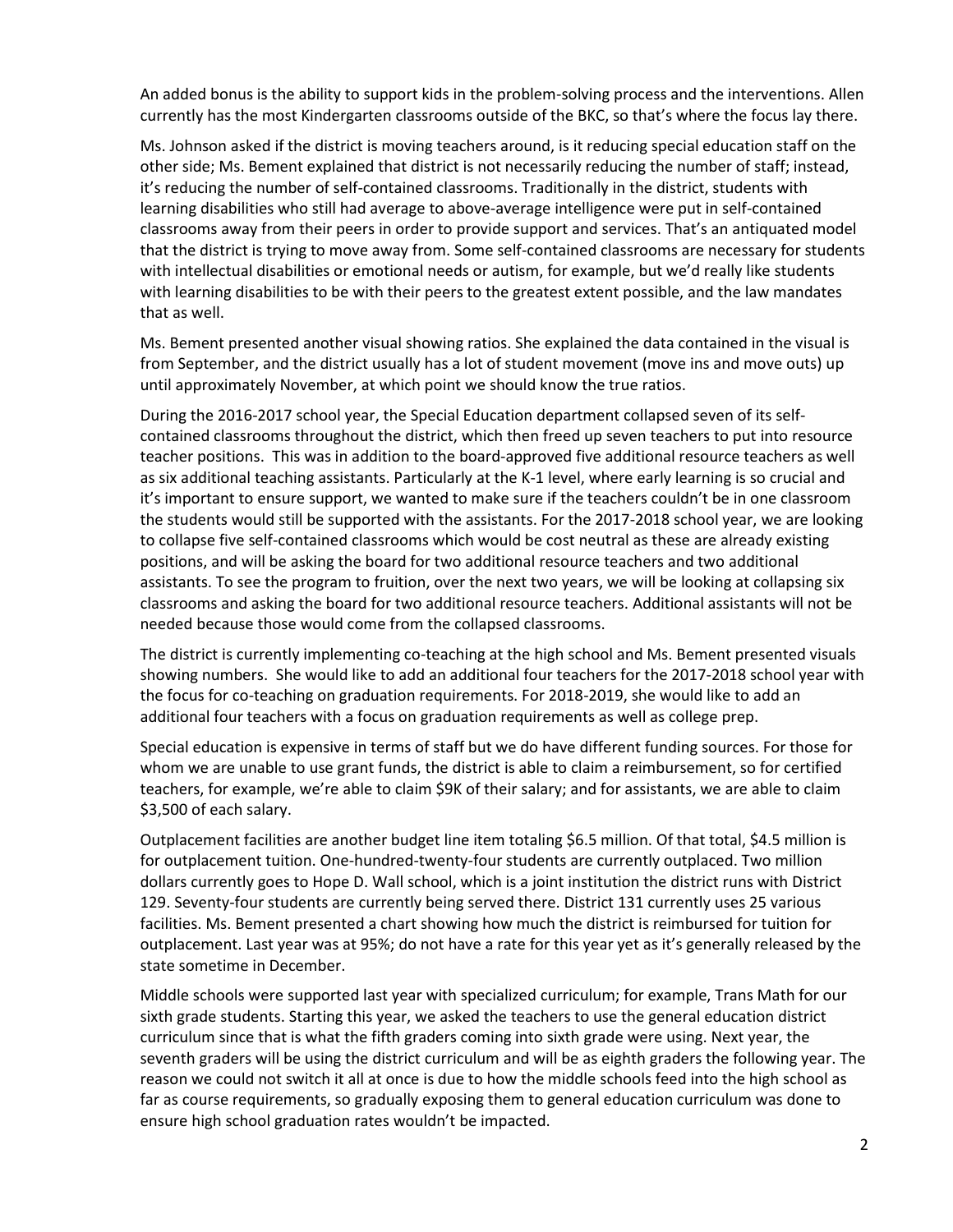Mr. Darby asked if there is research supporting the effectiveness of the co-teaching model; Ms. Bement replied that research shows co-teaching is effective if it is done with fidelity, and when the six models are truly being utilized and the teachers are both being used effectively. Anytime a special education student is exposed to general education curriculum or their general education counterparts, expectations are higher for them. It's actually mutually beneficial because general education students will often support students with special needs in the classroom, so it helps them learn about different types of learners. Research also shows that if you're able to teach something to someone else, your own retention rate for that material is around 95%, so it helps those kids who are pairing up with their special education peers. It also tends to improve behavior and social-emotional outcomes as well.

Mr. Darby asked if district is seeing effectiveness now, for example with 2nd graders? How is the district collecting data to support and justify the program? Ms. Bement said it's a good question. This is the first year we have been doing this at the K-1 level but it's also the first year new curriculum is being implemented. Ms. Bement stated that we can take the baseline data to see where the kids are going and can also follow their time, their EE codes, which is their educational environment. An IEP is a fluid document and the team can increase or decrease minutes based on a student's needs. We can track the amount of time kids are in general education, so if an IEP team feels a student is not being successful they can look to move to a more restrictive environment and provide more supports, so that would be a data component we could look at. We can also track the overall district test scores as well.

Ms. Johnson asked since the program was in place last year, is there data; Ms. Bement explained that it was a little different model because it was true co-teaching, not a supported delivery model, but there was a lot of success with it which was one of the things that drove the decision to move in this direction. The Kindergarteners experiencing success at the Kindergarten center were going back to their home schools for first grade, so it wouldn't have been appropriate to send them into a self-contained classroom or for resource support. We wanted them to be in general education 1st grade classrooms because we knew they had been successful there for Kindergarten. Also, from a cost-effectiveness standpoint, Ms. Bement knew it would not be appropriate to ask for co-teachers for all the elementary schools, both bilingual/special education teachers and then special education teachers, so we stacked the deck so that the resource teachers who are implementing at the K-1 level are bilingual certified teachers, so we are able to get more bang for our buck. Those kids were able to return to their home school in a general education classroom and be successful in that setting with the support of a resource teacher coming into that classroom to help the student as well as the general education teacher.

Ms. Johnson asked how the class operates with a co-teacher – does the teacher pull the kids aside and work with them or do they instruct together – how does it work; Ms. Bement explained that the district is doing true co-teaching at the high school, with two full-time teachers all day long, and there are six different models. There's where the teachers will actually take turns, e.g., one day the special education teacher will do all the instruction and the next the general education teacher will. There's the "one teach/one observe" model which is station teaching so the kids are actually going into different stations and getting instruction; there's parallel teaching wherein both teachers are both in front of the class, working collaboratively. There is alternative teaching, where a small number of students are selected to be in a section and they're working with one teacher while the other teacher is doing full class instruction. There is teaming which is the equal distribution of the teaching, and then there is "one teach/one assist" where the teachers go around the classroom taking turns checking in with all students. If co-teaching is done seamlessly, the kids don't know which teacher is the special education teacher and which is the general education teacher, but that takes time. It's been described as almost like a marriage – there's an ebb and flow and an art to it. Last year, the district's special education paid teachers after school to have the opportunity to plan together, because that's one of the things that's difficult – finding that common planning time. The teachers co-teaching this year have already established that relationship.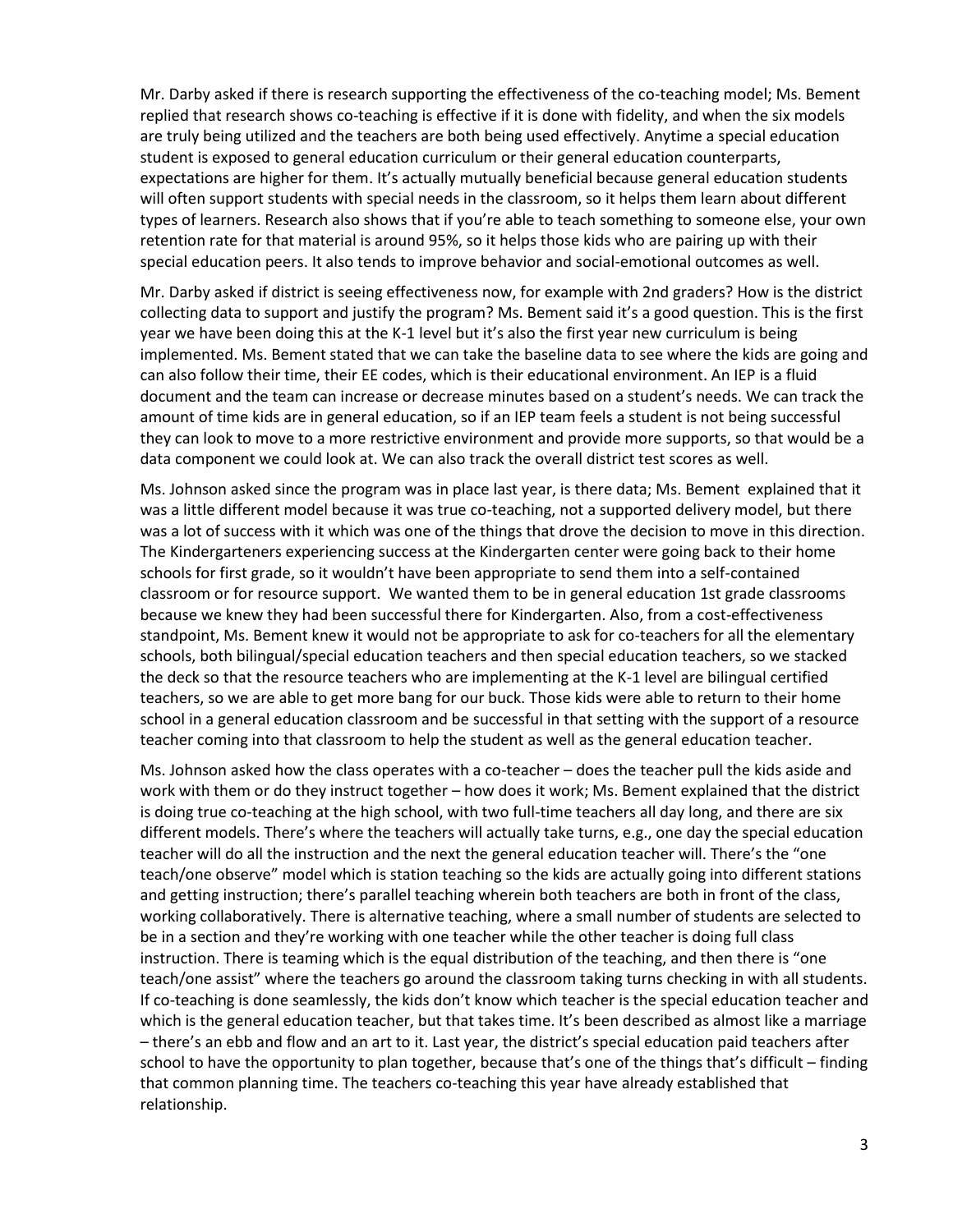Ms. Johnson asked how many students in an average class; Ms. Bement stated that in a co-teaching model, there aren't official caps for class size, but more students with special needs are able to participate in the classroom. For comparison, in a self-contained special education classroom there can only be a maximum of 13 students. In a co-teaching model, you can have a full class, but you still have to adhere to the 70/30 guidelines, where no more than 30% of students have IEPs.

Ms. Strand asked if students at Magnet have IEPs; Ms. Bement explained that Magnet currently has students who receive special education services. The model is that to the greatest extent the teacher will do push-in, but there's also some pull-out time to work with students. We have social work and speech support at Magnet as well.

Ms. Bement said the district is transitioning out Trans math at the middle school and once that's done will be moving toward implementing co-teaching. The idea is to build it from the ground up with young students and collapsing it at the high school.

The CSC was traditionally a special education preschool program but Ms. Bement has been working closely with the preschool principal to move some of the programs out into the elementary buildings and moved some general education preschool programs in. Also have blended classrooms composed of some students with IEPs and some without, housed at O'Donnell and Oak Park. Also moved one of the blended programs to Gates.

Ultimate goal is greater exposure of special education students to the general education curriculum. Would also like to build capacity with our supported delivery model. We need full professional development covering differentiation and to talk about different instructional delivery. Would like to expand selection of co-taught courses at the high school. Would like to refine the middle school coteaching model for district alignment. Also, continue to expand learning opportunities for preschool students.

Ms. Johnson would like the two interim superintendents to weigh in and look at some data to ensure everything is running in the most cost-effective manner.

## *II. ACCESS Scores*

Ms. Argueta explained that ACCESS stands for "Accessing Comprehension Communication in English." It's a state-mandated test and meets federal requirements to monitor student language growth. It has several purposes: to monitor student progress in acquiring academic English; to generate results that serve as one criterion to decide with English learners have attained the language proficiency necessary to participate in general education classrooms; to assist in providing information to evaluate bilingual program effectiveness; to identify the ELP levels of students with respect to the WIDA ELP standards; and to provide information to enhance instruction and learning for English learners.

Ms. Argueta presented bilingual program enrollment figures from 2013 through this year. Numbers have remained relatively consistent, with a small spike in 2015. In 2015, almost 5,000 students were serviced in bilingual programs. ACCESS is administered to students between January and February of each year and approximately 4,500 students took it last year (Pre-K is not required to take ACCESS which accounts for discrepancy).

For the first time in 2015-2016, the ACCESS test was administered online. Ms. Argueta believes that affected student performance. She added that there were a lot of technology glitches on the test site end, not the district end, which she believes also affected student scores. ISBE was provided feedback regarding those issues, which included students being kicked out and having to restart the test. After reviewing the complaints, ISBE still found the scores to be valid.

ACCESS exit score criteria prior to 2014 only required two areas of competency: literacy (reading and writing combined) and an overall score. In 2014, the reading and writing were split up and their overall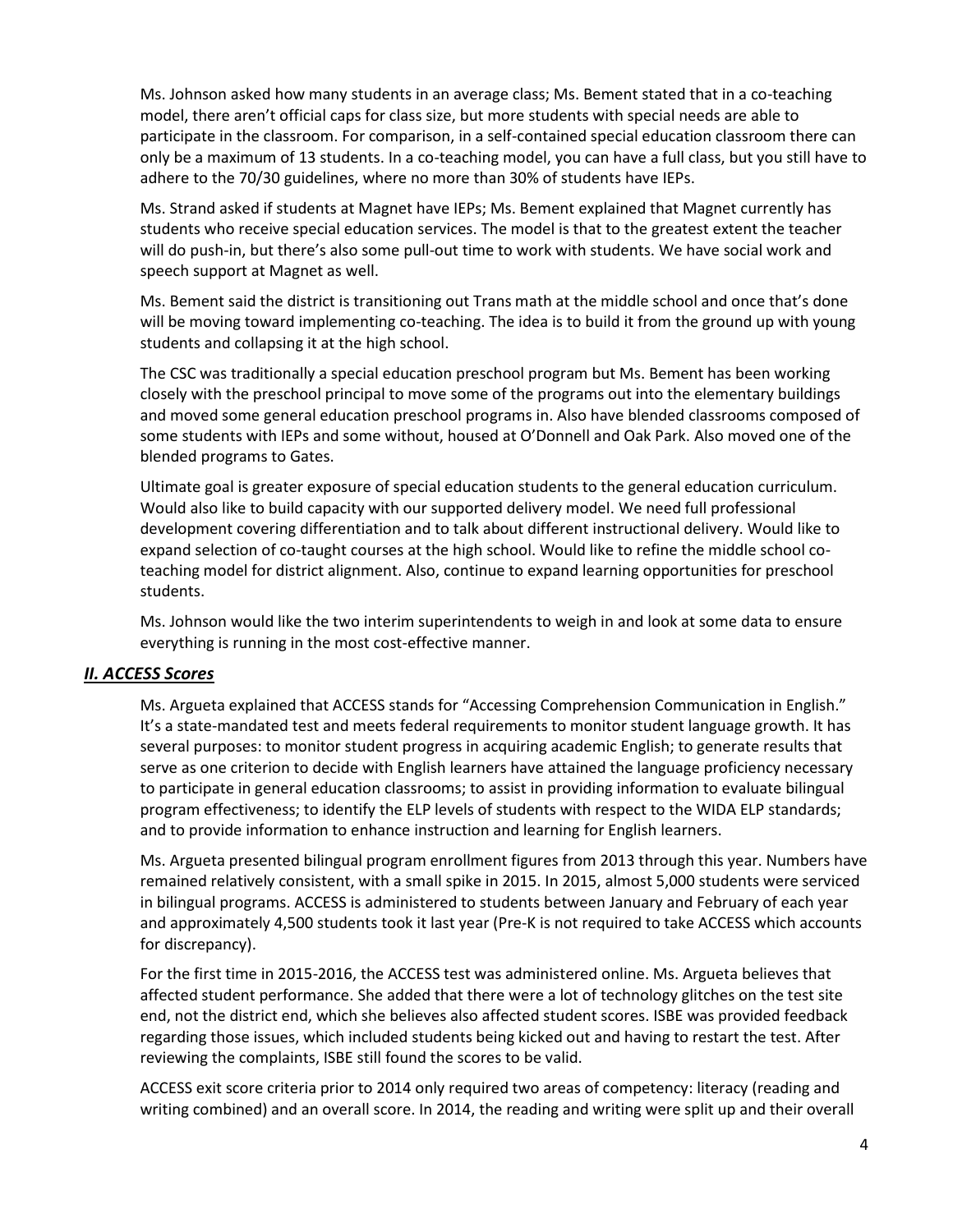score in order to exit was raised. Ms. Argueta explained that the majority of students score low in the writing portion of the test which then lowers the overall score. Consequently, fewer students meet the criteria to exit the program which is reflected in the bar graphs Ms. Argueta presented to the committee. Most students who meet exit criteria are at the 3rd grade level. As mentioned earlier, we're looking at more opportunities for Spanish-speaking or Sheltered students to be in classrooms with their English-speaking peers and we're open to ideas to further support students at the middle school level.

At the ninth grade level, Ms. Argueta speculates that the technological difficulties experienced in the online test administration affected the results, noting the small number of 9th grade students who exited the bilingual program as compared to previous years. The majority of the tech issues were at the high school which is a red flag.

Even more than looking at exits, we want to look at English language growth from year to year. Ms. Argueta presented a graph showing that growth from 2015 to 2016. Students tend to show more growth in 1st through 3rd grades vs. 4th, 5th, or 6th. Most concerning are the middle school grades, 6 through 8, in which the majority of students do not show growth. As mentioned, we'll be looking at what other supports or interventions we can implement for those grade levels.

Ms. Johnson confirmed that not every school district takes ACCESS online; Ms. Argueta said many smaller school districts don't have the resources so are still using paper/pencil but more and more are moving to taking it online. Ms. Johnson said she's seen reports that indicate that students who take it with paper and pencil seem to do better. Students not only have to take the test, but they have to master keyboard skills as well when they may not have ever had a computer at home. She believes the sooner students are exposed to English, the better they'll do. When she visited the bilingual classrooms at the Kindergarten Center, kids were answering questions all in English.

Ms. Argueta noted that they've been having conversations about how to bridge native language instruction to English even in bilingual classrooms.

Ms. Strand asked how EA's program compares to other districts, like Elgin, that have a high percentage of Spanish speakers; Ms. Argueta said it depends, since every district has its own program and its own students. We like to look at our students and service them based on their needs vs. looking at other districts. Elgin U46 has a complete dual language program.

## *III. Bilingual Programming Recommendation*

Ms. Argueta explained that the program philosophy for 2017-2018 will be to ensure students are college and career ready in this ever-changing global society but more specifically, to achieve academic excellence in two languages – English and Spanish – and to obtain a multicultural understanding and appreciation for the different cultures represented in our program.

The programs mission is for students to establish and maintain a robust, standards-based curriculum that promotes high academic achievement in both English and Spanish in a learning environment that strives for academic excellence and cultural competence.

Transitional bilingual programming will provide content-area support in native language and serve as a bridge for students to transition to from their native Spanish language to English. Content support will be provided via a sheltered English instructional environment. The idea, at least initially, is to provide more sheltered instruction opportunities for students.

We're taking a closer look at ACCESS literacy levels for students to see how they can be better served. The current school year will be devoted to planning for those changes or reinstatement of some of those service options, which will include offering sheltered services for preK-5th in 2017-2018. Will also need effective communication with the board, other staff, and parents so everyone is clear what the options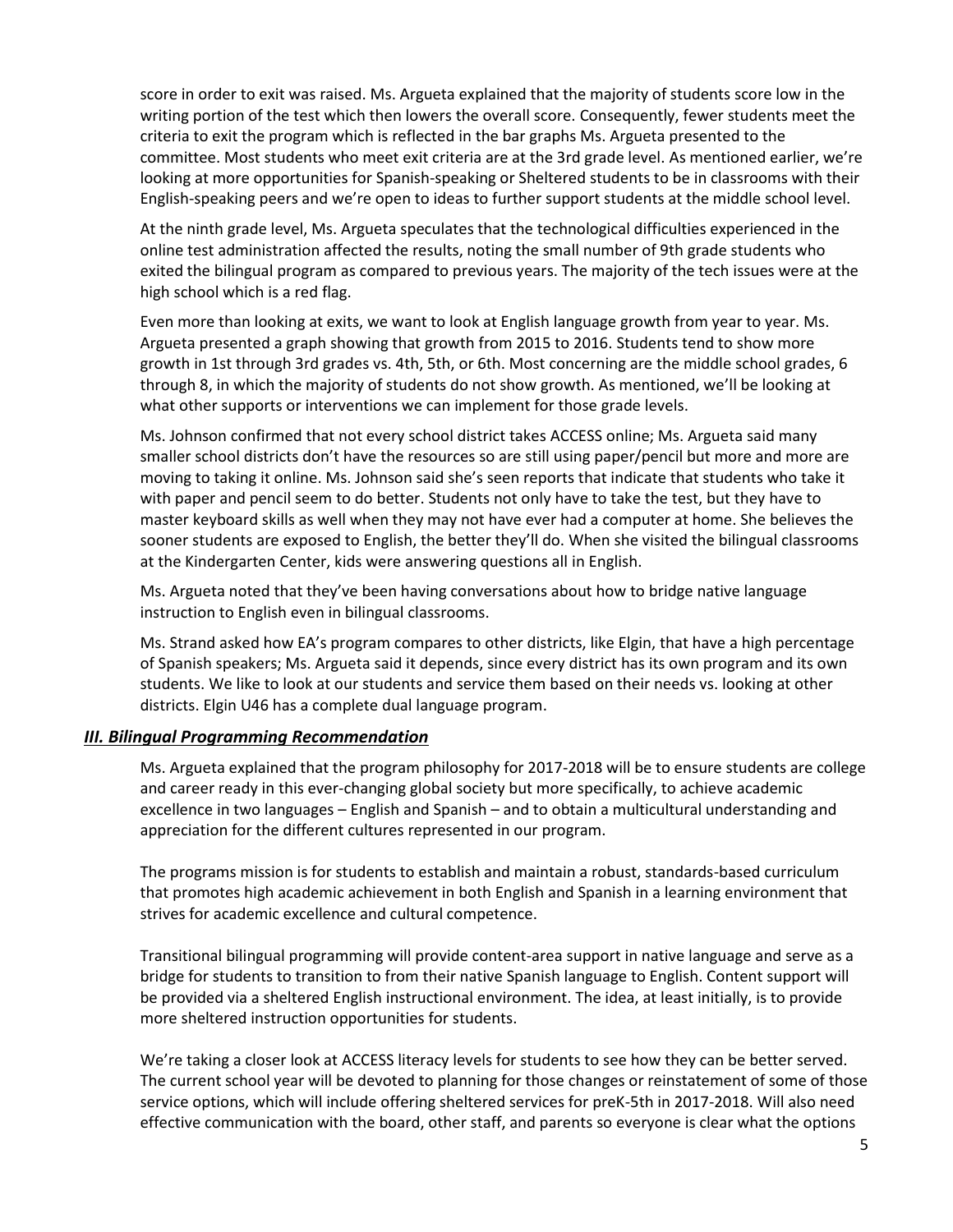are for students. Ms. Argueta will ensure all forms are available and will continue to collaborate with central office staff to identify instructional staff, resources, and professional development to ensure everyone is clear what that sheltered instruction needs to look like so teachers are prepared for the 2017-2018 school year.

Ms. Strand asked about "reinstatement" – specifically, when is the last time it was used, i.e., when are we reinstating it from? Ms. Argueta explained that this year, district has bilingual Pre K, Kindergarten, 1st, and 2nd grades. There is no Sheltered 2nd grade instruction with the exception of one building. Based on student need, in 2017, we will provide sheltered instruction for a whole classroom if necessary. If not, will only provide it for a small group of students.

Ms. Strand asked how it's being handled currently – are students either in bilingual or being pushed into an English classroom before they're ready? Ms. Argueta stated for Pre K - 2nd right now, there are two options: bilingual or general education. In Pre K - 3rd, district provides bilingual (native language) instruction; then in 4th and 5th, sheltered instruction, which is also available in 3rd grade. "Reinstatement" refers to having 2nd grade sheltered instruction again, which wasn't available this year.

Ms. Johnson asked if kids are failing ACCESS due to not having the academic background. Ms. Argueta said some believe the ACCESS test is very difficult for any student that has low academic Englishlanguage proficiency. That's one of the reasons the district is looking at how to provide more sheltered instruction for ELL students to help better support them.

Ms. Argueta said ACCESS is definitely a very tough test and the state recently raised the scores so students would have the opportunity to get more support with their English language skills if needed.

Eligibility for bilingual services is determined via a screener administered before the beginning of the school year. In our district, students are screened for Pre K, and re-screened for Kindergarten. Screeners get more difficult as students move from Pre K to Kinder to 1st grade.

Ms. Argueta showed the committee the visual breakdown of how students are placed in bilingual based on either their screener or ACCESS scores.

Students who speak a language other than Spanish are designated TPI (transitional program of instruction) students and if they qualify, they are placed into a sheltered classroom. All Pre K teachers are ELL-endorsed to meet student needs.

Last school year, the district provided a sheltered Kindergarten which was only kept for one year. Currently, it's all bilingual. Going forward, we're going to reinstate sheltered Kindergarten instruction. In the past we had enough students for two classrooms.

We will also have sheltered 1st grade instruction in 2017-2018.

Ms. Strand asked the reasoning behind getting rid of sheltered instruction originally; Ms. Argueta stated it was a different philosophy geared toward biliteracy, which the district is still focused on but on a narrower level.

Ms. Johnson asked if ACCESS just measured oral proficiency or if there are other parts to the test; Ms. Argueta said ACCESS tests listening, speaking, reading, and writing. The students in Kindergarten are only given oral proficiency at the beginning of the year for placement purposes because they haven't taken the full ACCESS at that point.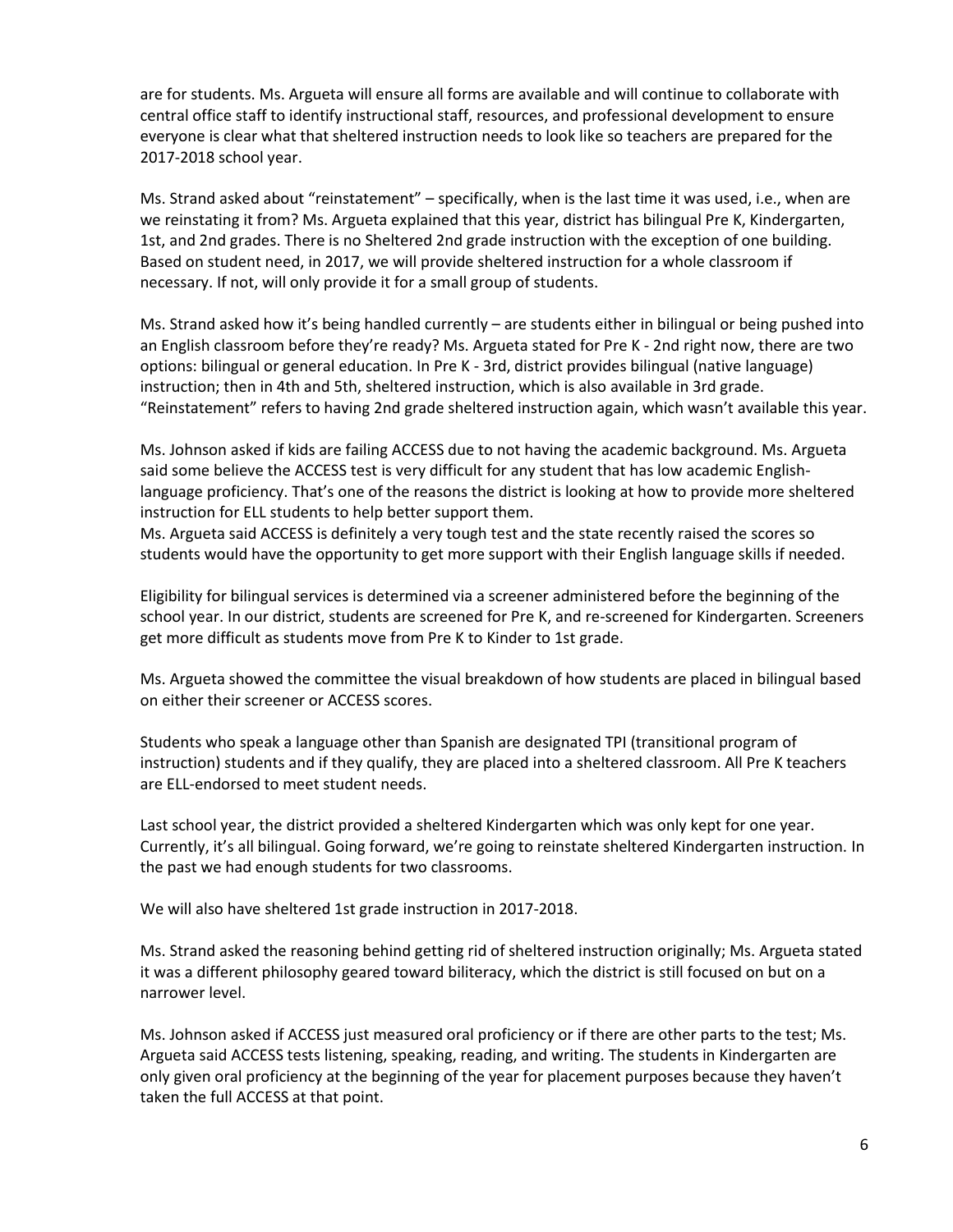No changes will occur going forward at the 3rd, 4th, and 5th grade levels.

At the 6th and 12th grade levels, we made changes. Minimum requirement of one core area where students receive ESL instruction from a teacher who is ESL-endorsed. These are considered long-term EL students so we want to ensure we provide them with continued support.

Bilingual services are only offered to students who are new to the country and who fall into minimum literacy proficiency levels. If a student is new to the country at the high school level, we don't automatically place them in bilingual; instead, we look to see where they fall score-wise and provide services accordingly.

We have started to look at some changes that may need to occur at the 6th-12th grade level, including possible part-time programming or updates, particularly at the middle school level where we see students struggling the most with huge language growth.

Ms. Argueta stated the district follows school code and state rules and regulations regarding a home language survey which is how the district identifies students who will then be screened for bilingual services. The decision to screen is based on what is stated as the primary language spoken at home. If it's anything other than English, the state mandates a screener.

Ms. Strand clarified that if a parent indicates that primary language spoken at home is English, the student is not screened; Ms. Argueta agreed. Someone asked if parents can opt out of the screening and Ms. Argueta stated they could not. They can, however, opt out of bilingual services after the screening. Also, once in the program, parents can opt to withdraw them. Parents can also request students be reinstated into the program.

Ms. Argueta then presented on the two-way dual language program. Students will be taught academic literacy and content in both English and Spanish with a focus on developing proficiency in both languages. Proposal is for a K-5th grade two-way dual language program to be implemented at one school in two classrooms beginning at the Kindergarten level. Half (50%) of the day, instruction would be in English with the other 50% in Spanish. Student participation would be determined via a lottery. Ms. Argueta reminded the committee that she presented at two previous committee meetings regarding the research behind dual language and its advantages.

The current school year would be devoted to program planning and we would be looking to actually implement the dual language program in classrooms in 2017-2018. We're currently developing a dual language committee to plan all aspects of implementation, including deciding on a site. We're also educating principals as to what all would be involved with the program. In 2018-2019, the dual language instruction and the two-way program would spread to two grade levels, Kindergarten and 1st grade. We would only go up to 5th grade.

Ms. Strand stated the research she's read, which is admittedly not extensive, said that if dual language isn't going to be done at the middle and high school levels then don't even bother, because the effect doesn't translate. We'd be spending a lot of time and money for something that stops at 5th grade and isn't going to carry over. Dr. McDonald stated the thinking was to make a commitment to go to 5th grade because this is a very different concept than what the district has had before. We were thinking that putting it in one location and having a lottery, presuming parents will opt in. Doing it for one year then not doing it really isn't an option, so we thought a reasonable compromise would be to commit to do doing it for five years and in that time, if the program is really successful and is something we want to implement at more locations and/or grade levels, then that option exists. Alternatively, if it's not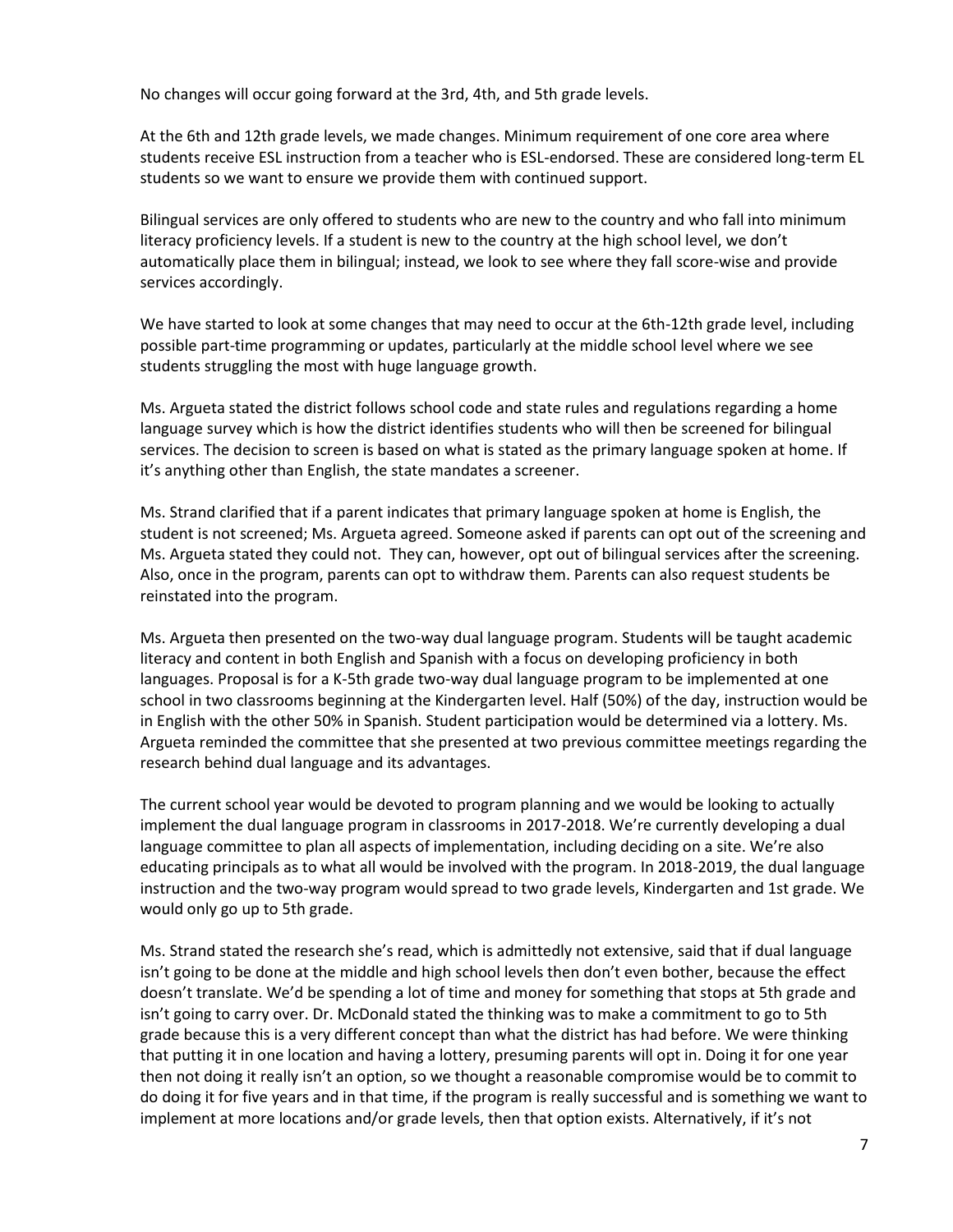successful, it's easier to transition a smaller group back when they enter middle school, so that was the rationale.

Ms. Argueta agreed, stating district will monitor the program's effectiveness and the slower, smaller rollout would give time to determine what else is needed as the years pass. Ms. Strand said then the district is not saying only up to 5th grade; rather, they're making the commitment at least up to 5th grade. Dr. Hoyda said originally the district proposed through middle school but decided instead to make a firm commitment to K-5th years, monitor it, and hopefully the momentum will be there to support it further.

Ms. Johnson asked if the program wouldn't have to be at the BKC; Ms. Argueta said that's been discussed as a possible option.

## *IV. Fred Rodgers Magnet Update*

Ms. Rowley presented about the Fred Rodgers Magnet Academy. She noted the Magnet uses the district curriculum as the base but then enrich and extend that learning to meet the needs of the students we serve. It was established in 2008 with 25 students per class. At that time, it was a school within a school, so 3rd through 5th grades were serviced at O'Donnell and the 6th through 8th grades were serviced at the East Aurora Middle School campus and 9th through 12th graders are serviced at the high school where they still are at.

In 2013, Magnet became a real school, coming together in one building serving 3rd through 8th grades. Were also able to expand from 25 students to 75 students in each class.

The biggest criterion for attendance is that students have to live within the boundaries of the East Aurora school district. Students are not allowed to pay tuition to come from another district. Students moving out of the district lose their spot at Magnet.

As mentioned, the school uses the same base curriculum but 5th through 8th grades get some different encore classes. Instead of a traditional foods class, for example, that teaches nutrition and where students bake cookies, our students were charged with building a solar oven to see if they could bake the cookies with that. They also looked at traditional yogurt vs. Greek yogurt and why Greek yogurt was becoming popular. The 8th graders extracted DNA from strawberries to then see if they could cross the DNA.

The school has a very lively choir and music program. Of the 75 sixth graders this year, 68 are in band.

Magnet received a grant from the Dunham Foundation that allows a true one-to-one laptop program where students take their computers from home to school and vice versa. The majority of textbooks are online although we do have a paper copy available. Ms. Rowley noted that the focus is on keeping students college and career ready and part of that is keeping all books electronic.

All sports are offered except wrestling and football can either go back to their home school or can go to Waldo since it's within walking distance of the Magnet Academy. With our numbers, Ms. Rowley doesn't foresee ever being able to support either program as a standalone at Magnet.

Magnet also offers all the extracurricular activities available at any other middle school: student council, honor society, peace jam, etc., as well as all the elementary activities offered at the other schools. Proud to say Magnet has the greatest number of stipends in the district outside of the high school because Magnet runs a full venue of elementary and middle school sports and activities.

The student selection criteria are via lottery. Look at a variety of things for students to be deemed qualified including test scores, grades, teacher recommendation, and a student essay. All students who meet a minimum store on that rubric are considered qualified and all qualified students then go into a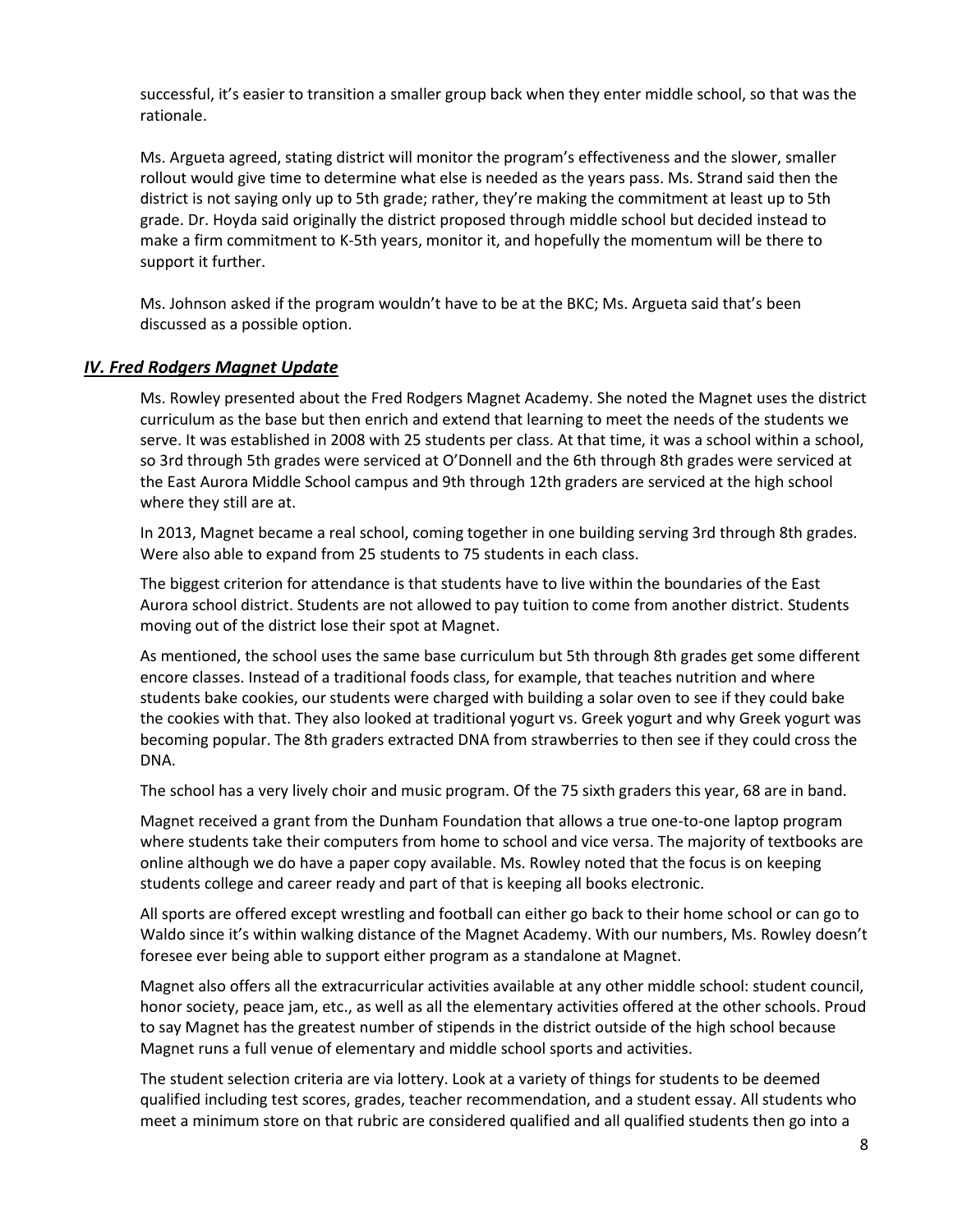lottery. March 15th is usually the lottery date where 75 students are chosen at each grade level. We have 75 open spots at 3rd grade every year and for 4th through 8th grades you're really applying for a spot on the wait list, which is maintained year to year. So if you apply as a 3rd grader and are placed on the wait list, as long as you continue to meet qualifications, you remain on the wait list in the years following. Ms. Rowley shared a visual representation of wait list numbers for each grade level. Currently there's about a class at each grade level on the wait list.

Ms. Strand asked if a student could be removed. Ms. Rowley said if student met criteria in 3rd grade then Magnet's charge is to make sure student continues to meet those criteria. A handful of students participate every year in mandatory summer school. There have been approximately six students over Ms. Rowley's five to six year tenure at Magnet where they've met with the families of students and counseled them out of the program although no student will be forcibly removed. Families are shown test scores and interventions and suggestion is made that the student may do better elsewhere.

Ms. Rowley showed data and achievement visual depicting ISAT/PARCC test scores 2014 through 2016 comparing Magnet with overall student scores for all students in the state. Magnet staff isn't complacent about scores; instead, they look at what we can do to continue to move forward. Through PLCs, are looking to get more of an apples-to apples-comparison since Magnet is semi-selective and scores within the district and even the state aren't really a fair comparison. We've looked at some of the magnet schools in Chicago but those are highly selective which is a little different from where we are. So that's something we're looking at: how do we know the program is successful other than we're seeing students who are meeting when they come in moving from "meets" to "exceeds."

The question then becomes, what's working, and why is it working at Magnet? One piece is that we only have 75 students per grade level with a total of 450 students in the building and they stay there from 3rd through 8th grade, so we meet them when they're eight years old and they leave when they're 14. Those are really formative years. The school just feels different, and it's small. So Ms. Rowley went to her staff and said we're having success, help me explain it, and we also asked parents. Ms. Rowley presented bullet points that helped explain, including the following from teachers and staff:

- Freedom for "out of the box" thinking teachers and students
- High expectations from parents, students, and teachers
- Enriched curriculum
- Teachers are given freedom/trust on how they deliver the content
- Classes that allow kids to focus on STEM areas that interest (motivate) them
- 1:1 access students can check IC and self-correct to monitor progress
- Study hall to work one on one with teachers, & teachers are willing to give up their personal time
- Teachers believe students can achieve high standards
- Elementary teaches science and social studies every day, math and reading are integrated
- We teach kids how to overcome "failure" and use strategies for success

Other points, noted by parents and community involvement include the following:

- Parents care about academic achievement
- Parents are involved and attend events
- Open communication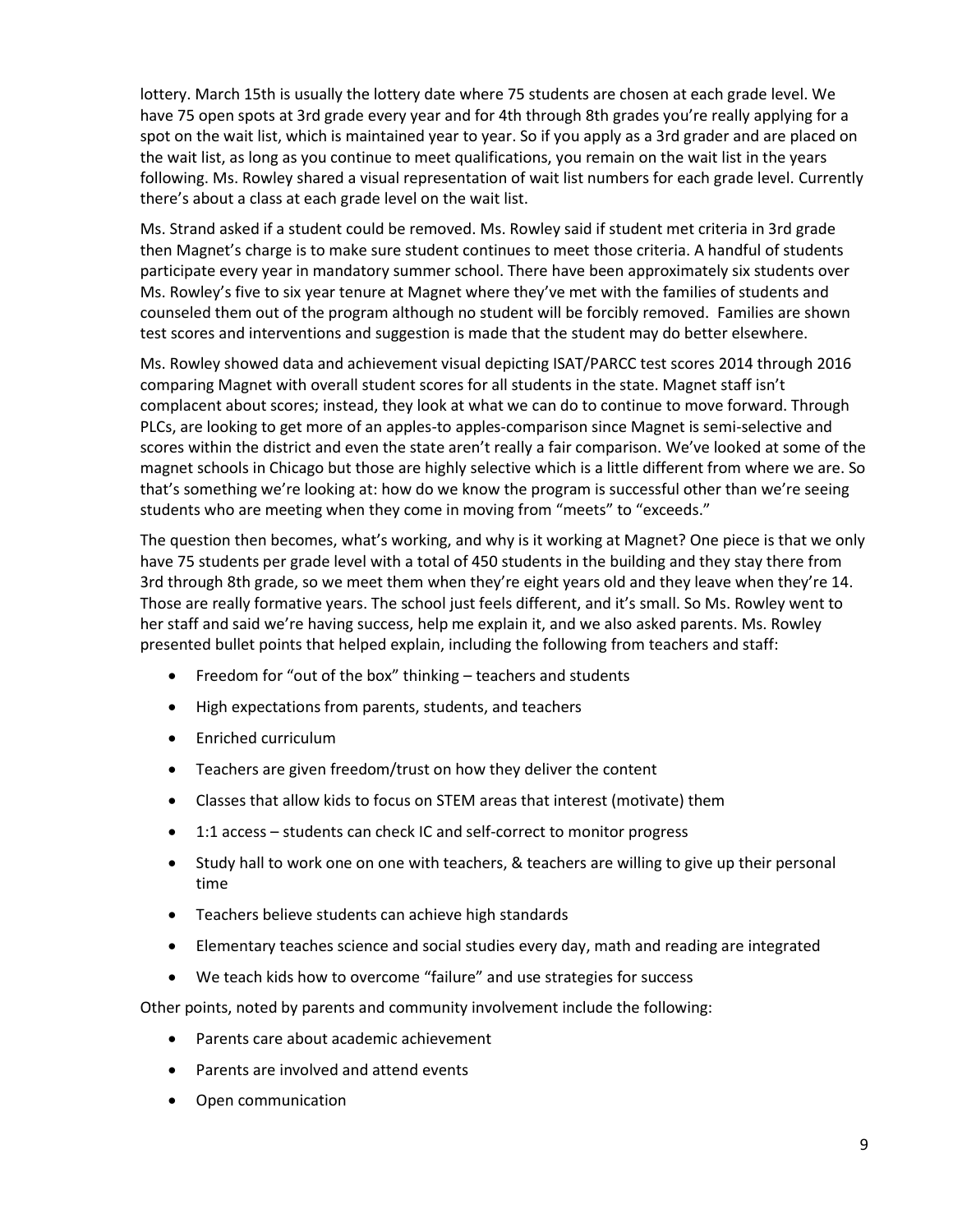- Parents have more access to communication via e-mail because they can use their student's computer
- Parent contacts develop a relationship with the entire family
- Parents want their kids to be here too
- Many of our families have exposed their children to more real world experiences

Other items listed:

- Unique offerings (chess club, STEM club, fitness club, etc.)
- Opportunities to help others, grow student leadership
- Field trips: STEM focus, hands on
- Academic competitions: science fair, history fair, FPS
- More years of contact in clubs/activity continuity and commitment
- Higher % of kids can participate because raw #s are smaller

And further, according to the students themselves:

- Students want to be here
- Students support one another
- Self-motivated
- Relate experience here to future goals (college)
- Leaders, good role models
- It's cool to be smart here learning isn't a stigma, intelligence is not something to hide
- Students raise each other's expectations
- Students thrive on collaboration
- Students want to share their learning
- Students have a peer group that is like-minded

Ms. Rowley noted that Ms. Bement made the point earlier about inclusion classrooms: students raise each other's expectations. Our kids will tell each other, "We don't do that here; knock it off."

Ms. Rowley presented more visuals highlighting Magnet's unique character. Magnet doesn't really have teacher turnover. The two openings in the last couple years have both been retirements. That's significant because a 6th grade teacher whose student is having a bad day can go back to that student's 3rd grade teacher and 4th grade teacher – there's a consistency there that kids don't always get in their lives.

Magnet teachers also take advantage of a lot of professional development both in district and out on their own personal time.

Parents and community are incredibly involved.

Magnet has a lot of unique offerings and academic competitions and because it has fewer kids at each grade level, a higher percentage of students can participate.

Staff buys into the sense that students are all "our kids." Additionally, still have recess for 6th through 8th grades. Staff works together as a family.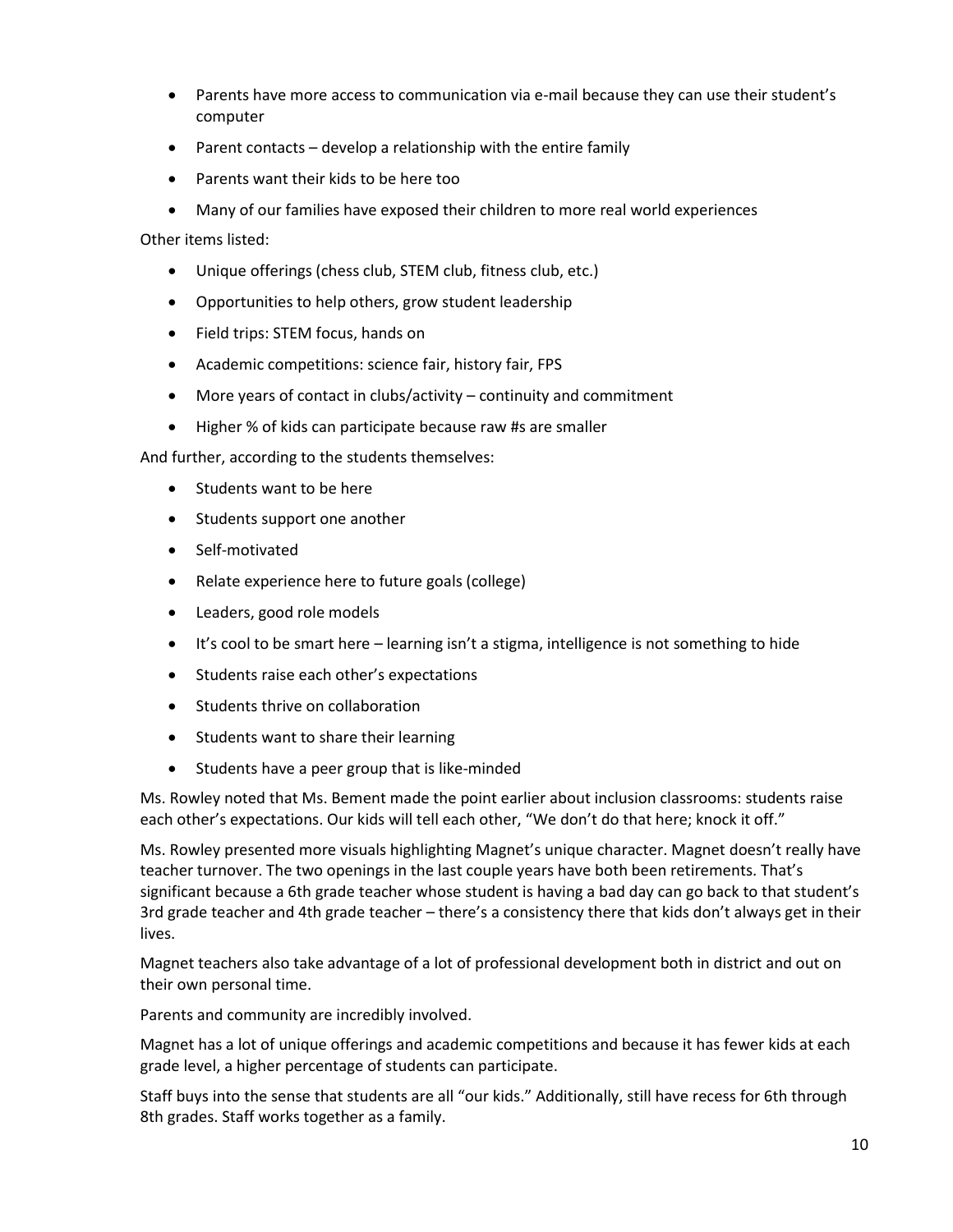## *V. Kindergarten Report Card Approval*

Ms. Ordaz thanked Ms. Simoncelli-Bulak and other district administrators for their work prior to Ms. Ordaz joining the district.

In 2011, Kindergarten teachers met during SIP days with Director of Elementary Education to begin creating a standards-based report card; later that summer, report card assessments were created.

During the 2012-2013 school year, Kindergarten teachers district-wide implemented the new standardsbased report card, meeting during SIP days to continue revising. The following concerns were compiled: the fact that the report card was not parent friendly; not in Spanish; and too much to assess/lack of focus on major/priority standards.

Teachers continued to voice concerns throughout the year so in spring 2014, a meeting was held with central office administration and Kindergarten teachers to discuss concerns. It was decided that a report card committee would be formed to meet the following school year.

During the 2014-2015, the Kindergarten Report Card Committee, with representation from full day, half day, general education, bilingual teachers, and building and central office administration, met to discuss concerns, set short- and long-term goals, consult with reading/math facilitators for pacing, and look at other district's report cards.

The report card proposal was completed in April 2015 and included the following changes: standards worded in parent friendly terms; in English and Spanish; foundational skills sheet created for bilingual and general education classes; sheet to be shared with parent rather than a ranking of 1,2,3,4 on report card; recommendation of trimesters due to timing of parent/teacher conferences and amount of report card assessments for kinder. Feedback gathered from parents and Kindergarten teachers.

In the fall of 2015, the committee's proposal was reviewed and approved by all Kindergarten teachers during a SIP day. During the winter, the proposal was brought to the curriculum board committee, and in the spring, discussions were held regarding keeping quarters as opposed to trimesters for the sake of consistency with other grade levels.

Ms. Ordaz then presented the report card as parents see it now and the proposed changes.

The proposed timeline for the changes is as follows:

- October Kindergarten teachers and Principals informed of the proposed timeline and informational item to the full board
- November Action Item at board meeting and once approved, Infinite Campus would be updated with the new format and aligned to all buildings
- December Information shared with parent liaisons
- January Distribution of new Kindergarten report card during the 2nd quarter

Ms. Strand asked if committee would have a chance to see the full report card; Ms. Ordaz said absolutely, that the foundational skills sheet can be presented at the full board meeting. Committee agreed.

## *VI. New Business*

Ms. Kincaid asked the committee if they had any other new business to add for the next committee meeting besides the following:

- **a) Student Mentoring**
- **b) High School Course Proposals**
- **c) Average Class Size Per Building**